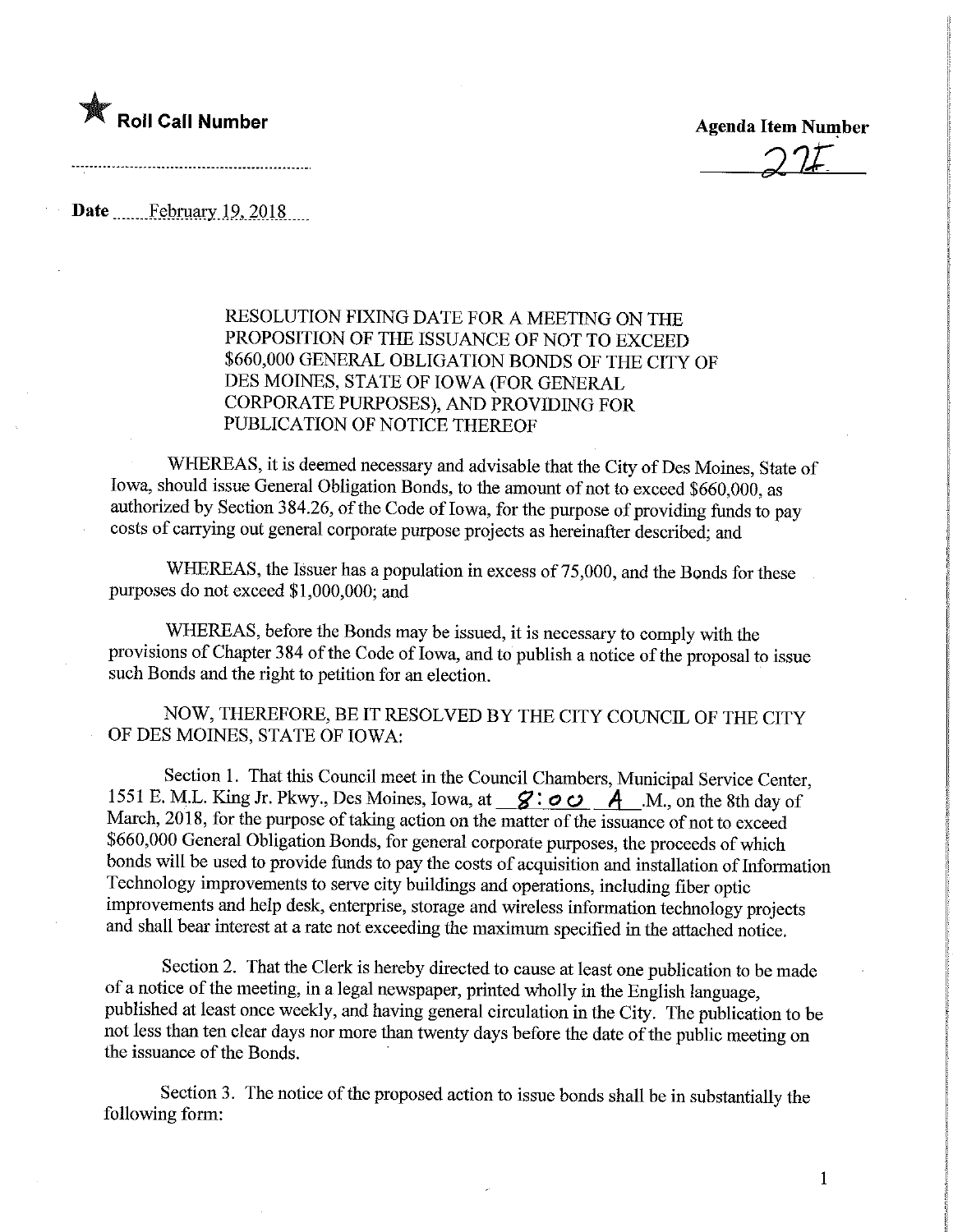

**Agenda Item Number** 

Date ............February.19, 2018......

(To be published on or before: February 23, 2018)

NOTICE OF MEETING OF THE CITY COUNCIL OF THE CITY OF DES MOINES, STATE OF IOWA, ON THE MATTER OF THE PROPOSED ISSUANCE OF NOT TO EXCEED<br>\$660,000 GENERAL OBLIGATION BONDS OF THE CITY **EOD CENERAL OBLIGATION BONDS OF THE CITY** (FOR GENERAL CORPORATE PURPOSES), AND THE HEARING ON THE ISSUANCE THEREOF

PUBLIC NOTICE is hereby given that the City Council of the City of Des Moines, State of Iowa, will hold a public hearing on the 8th day of March, 2018, at  $\overline{S}$ .  $\overline{O}$   $\overline{O}$   $\overline{A}$  ... M., in the Council Chambers, Municipal Service Center, 1551 E. M.L. King Jr. Pkwy., Des Moines, Iowa, at which meeting the Council proposes to take additional action for the issuance of not to exceed \$660,000 General Obligation Bonds, for general corporate purposes, bearing interest at a  $\frac{1}{2}$ exceed  $\frac{1}{2}$  General Corporation Bonds, for general corporate purposes, bearing interest at a  $\frac{1}{2}$  rate of  $\frac{1}{2}$  centum per annum, the Bonds to be issued to provide funds to pay the costs of acquisition and installation of Information Technology improvements to serve city buildings and operations, including flux optic improvements and help desk, enterprise, storage and wireless information technology projects.

 $\alpha$  and  $\alpha$  and  $\alpha$  and  $\alpha$  the date of the meeting, a petition, asking that the question of issuing  $\frac{1}{2}$  such Bonds be submitted to the legal voters of the City, may be filed with the Clerk of the City in the manner provided by Section 362.4 of the Code of Iowa, pursuant to the provisions of Section 384.26 of the Code of Iowa.

At the above meeting the Council shall receive oral or written objections from any resident or property owner of the City to the above action. After all objections have been received and considered, the Council will at the meeting or at any adjournment thereof, take  $r_{\text{initial}}$  received and considered, the Council will at the meeting or at any adjournment thereof, take and act the issuance of the Bonds or will abandon the proposal to issue said Bonds.

This notice is given by order of the City Council of the City of Des Moines, State of Iowa, as provided by Section 384.26 of the Code of Iowa.

Dated this 19 M day of Filomay, 2018.

<u>JIANE RAUH</u>

cy Cierk, City of Des Moines, State of Iowa

(End of Notice)